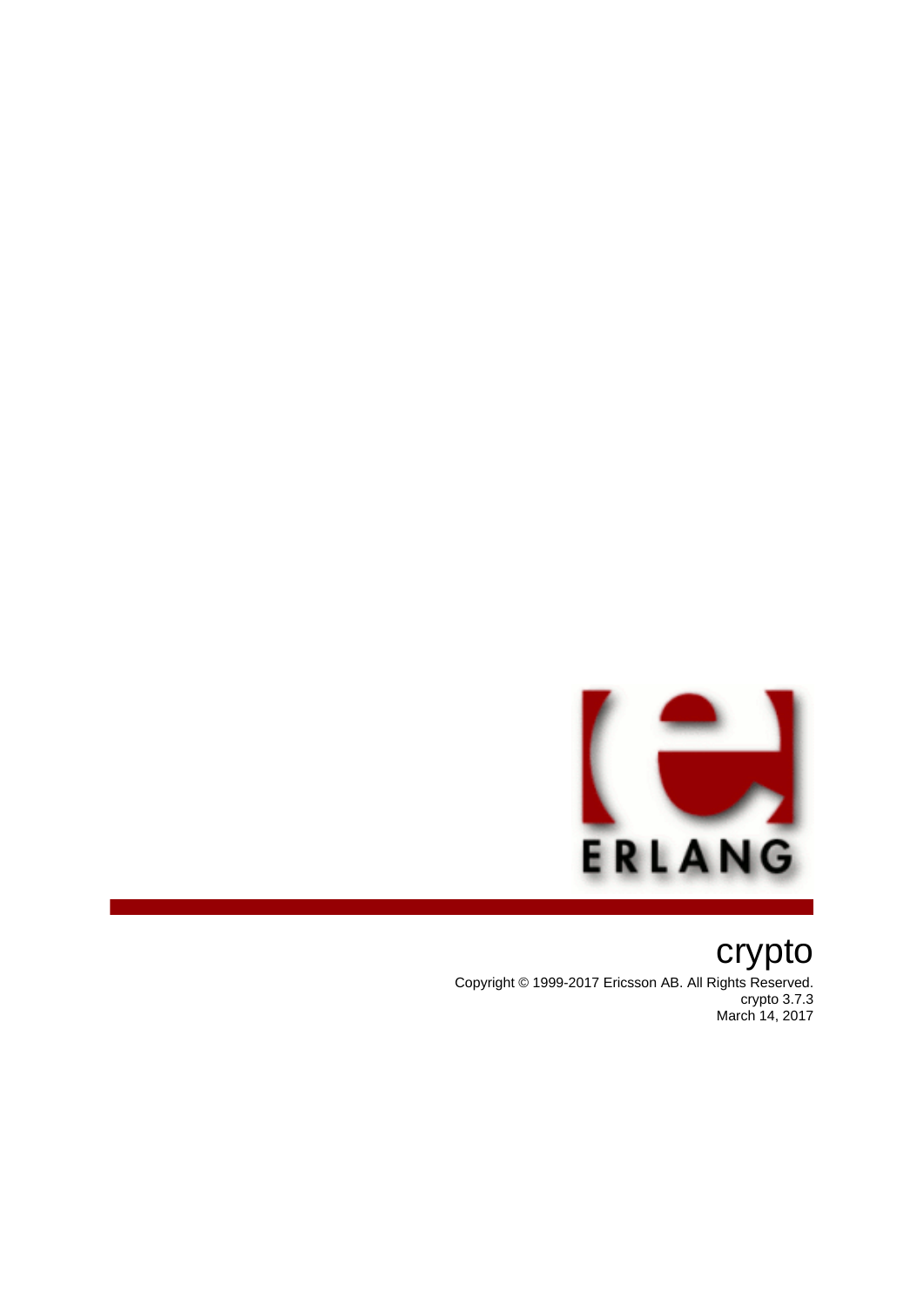#### **Copyright © 1999-2017 Ericsson AB. All Rights Reserved.**

Licensed under the Apache License, Version 2.0 (the "License"); you may not use this file except in compliance with the License. You may obtain a copy of the License at http://www.apache.org/licenses/LICENSE-2.0 Unless required by applicable law or agreed to in writing, software distributed under the License is distributed on an "AS IS" BASIS, WITHOUT WARRANTIES OR CONDITIONS OF ANY KIND, either express or implied. See the License for the specific language governing permissions and limitations under the License. Ericsson AB. All Rights Reserved..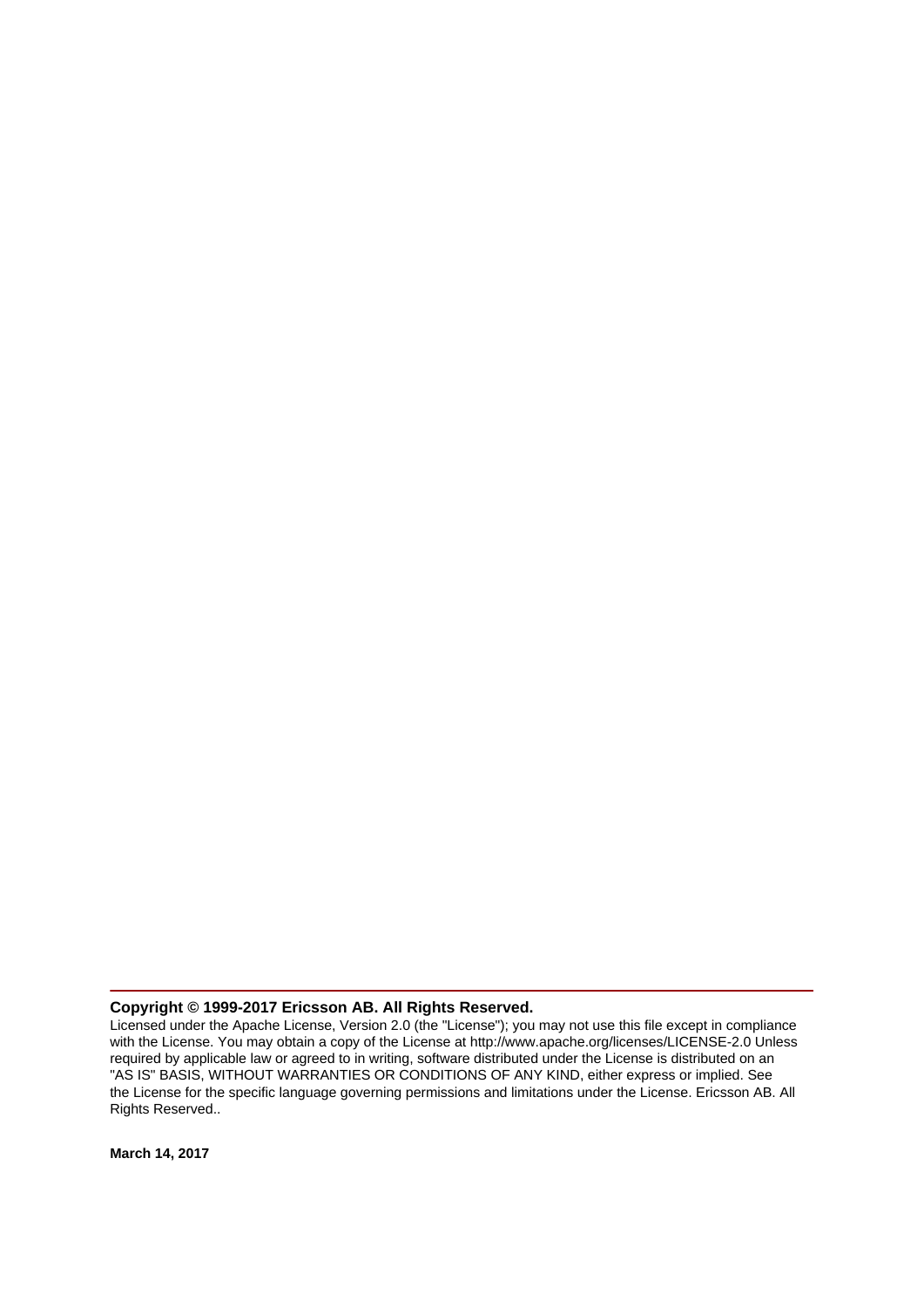Ericsson AB. All Rights Reserved.: crypto | 1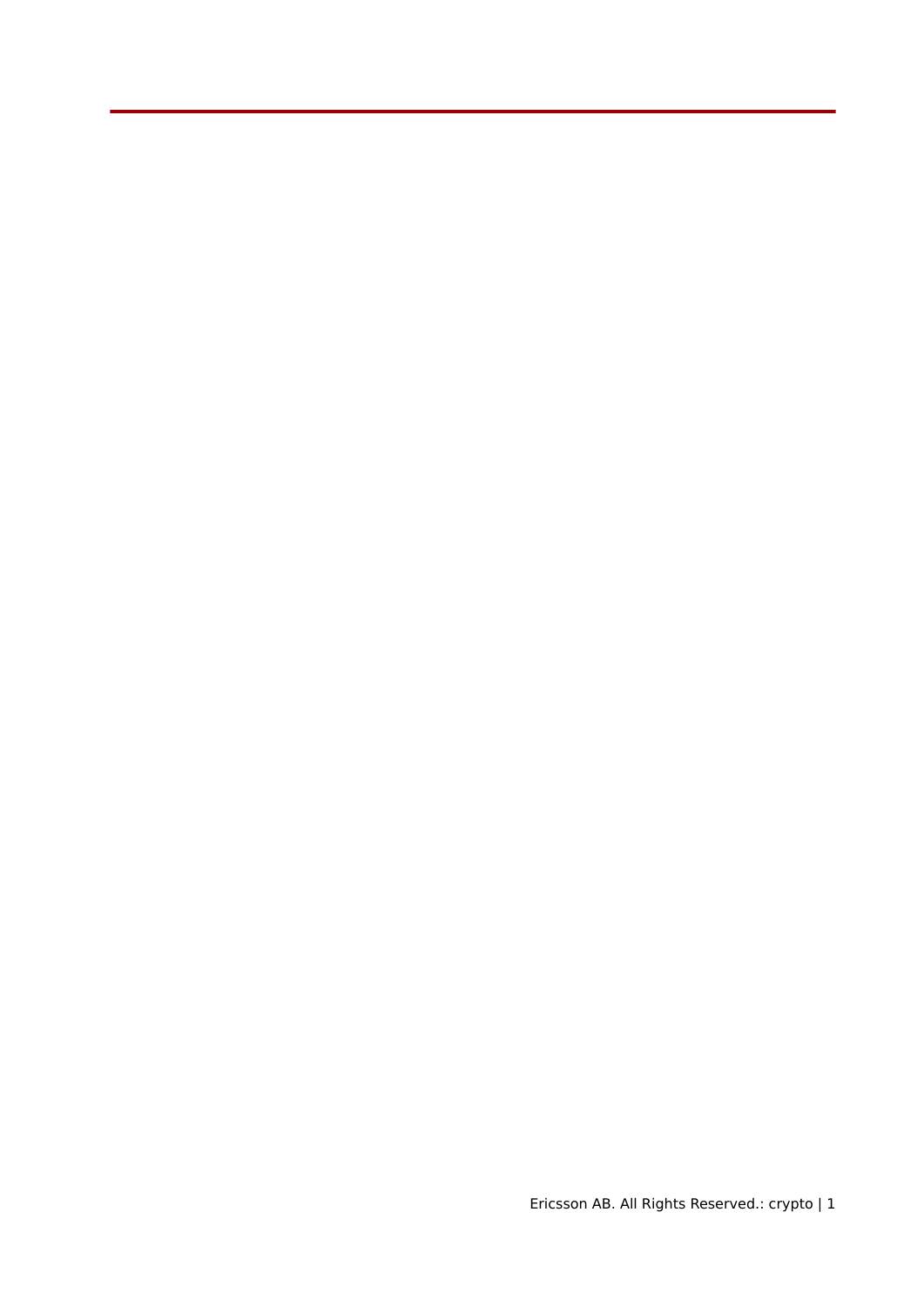# 1 Crypto User's Guide

The **Crypto** application provides functions for computation of message digests, and functions for encryption and decryption.

This product includes software developed by the OpenSSL Project for use in the OpenSSL Toolkit (http:// www.openssl.org/).

This product includes cryptographic software written by Eric Young (eay@cryptsoft.com).

This product includes software written by Tim Hudson (tjh@cryptsoft.com).

For full OpenSSL and SSLeay license texts, see *Licenses*.

# 1.1 Licenses

This chapter contains in extenso versions of the OpenSSL and SSLeay licenses.

# 1.1.1 OpenSSL License

| ′*                                             |       | ==============                                                                                                                                                                                                                                             |
|------------------------------------------------|-------|------------------------------------------------------------------------------------------------------------------------------------------------------------------------------------------------------------------------------------------------------------|
| $\ast$                                         |       | * Copyright (c) 1998-2011 The OpenSSL Project. All rights reserved.                                                                                                                                                                                        |
| $\ast$                                         |       | * Redistribution and use in source and binary forms, with or without<br>* modification, are permitted provided that the following conditions<br>$*$ are met:                                                                                               |
| $\ast$<br>$\ast$                               |       | * 1. Redistributions of source code must retain the above copyright<br>notice, this list of conditions and the following disclaimer.                                                                                                                       |
| $\ast$<br>$\ast$<br>$\ast$<br>$\ast$           |       | * 2. Redistributions in binary form must reproduce the above copyright<br>notice, this list of conditions and the following disclaimer in<br>the documentation and/or other materials provided with the<br>distribution.                                   |
| $\ast$<br>$\ast$<br>$\ast$<br>$\ast$           |       | * 3. All advertising materials mentioning features or use of this<br>software must display the following acknowledgment:<br>"This product includes software developed by the OpenSSL Project<br>for use in the OpenSSL Toolkit. (http://www.openssl.org/)" |
| $\ast$<br>$\ast$<br>$\ast$<br>$\ast$           | $*4.$ | The names "OpenSSL Toolkit" and "OpenSSL Project" must not be used to<br>endorse or promote products derived from this software without<br>prior written permission. For written permission, please contact<br>openssl-core@openssl.org.                   |
| $\ast$<br>$\ast$<br>$\ast$                     |       | * 5. Products derived from this software may not be called "OpenSSL"<br>nor may "OpenSSL" appear in their names without prior written<br>permission of the OpenSSL Project.                                                                                |
| $\ast$<br>$\ast$<br>$\ast$<br>$\ast$<br>$\ast$ |       | 6. Redistributions of any form whatsoever must retain the following<br>acknowledgment:<br>"This product includes software developed by the OpenSSL Project<br>for use in the OpenSSL Toolkit (http://www.openssl.org/)"                                    |
|                                                |       | * THIS SOFTWARE IS PROVIDED BY THE OpenSSL PROJECT ``AS IS'' AND ANY                                                                                                                                                                                       |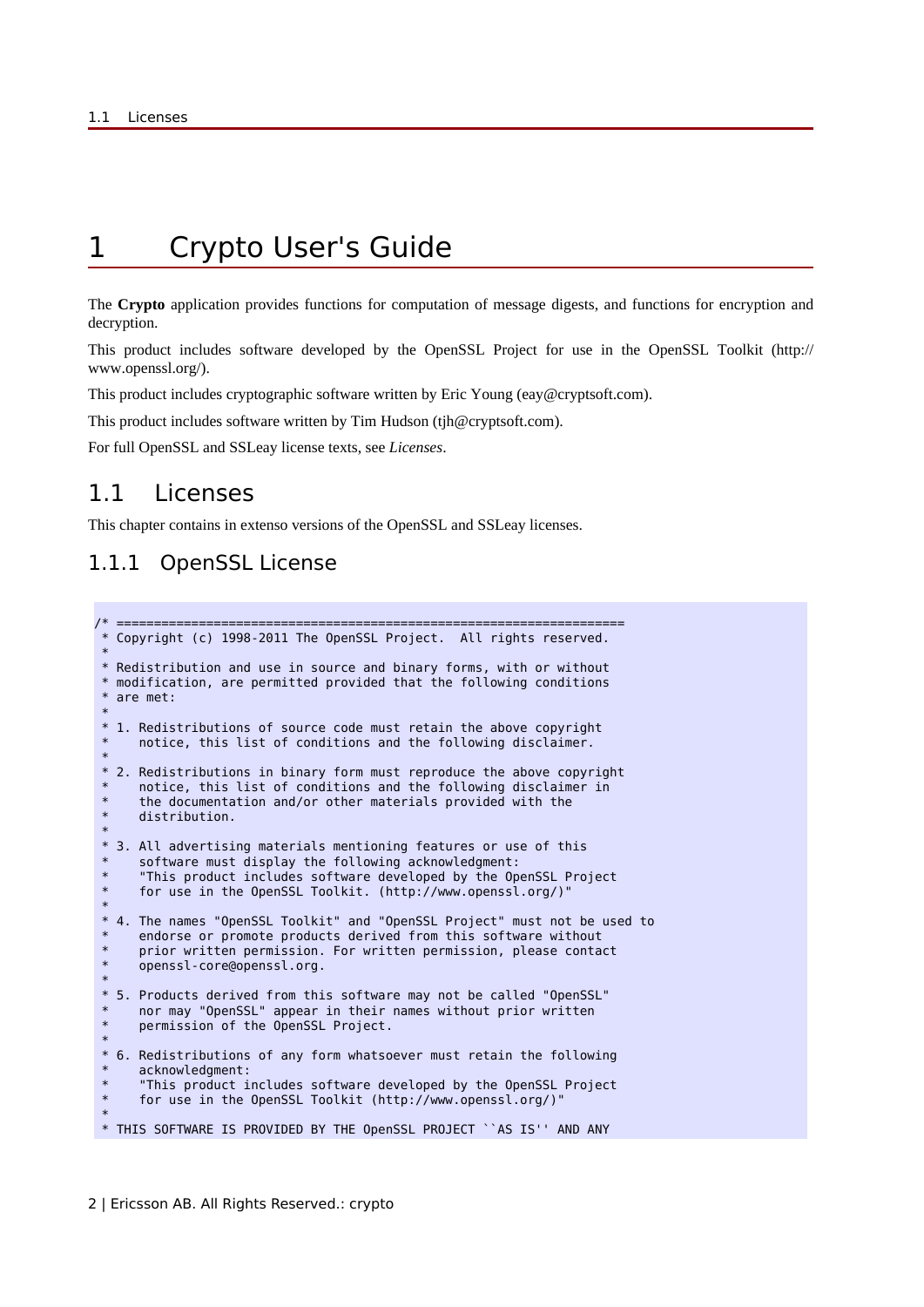\* EXPRESSED OR IMPLIED WARRANTIES, INCLUDING, BUT NOT LIMITED TO, THE \* IMPLIED WARRANTIES OF MERCHANTABILITY AND FITNESS FOR A PARTICULAR \* PURPOSE ARE DISCLAIMED. IN NO EVENT SHALL THE OpenSSL PROJECT OR \* ITS CONTRIBUTORS BE LIABLE FOR ANY DIRECT, INDIRECT, INCIDENTAL, \* SPECIAL, EXEMPLARY, OR CONSEQUENTIAL DAMAGES (INCLUDING, BUT \* NOT LIMITED TO, PROCUREMENT OF SUBSTITUTE GOODS OR SERVICES; \* LOSS OF USE, DATA, OR PROFITS; OR BUSINESS INTERRUPTION) \* HOWEVER CAUSED AND ON ANY THEORY OF LIABILITY, WHETHER IN CONTRACT, \* STRICT LIABILITY, OR TORT (INCLUDING NEGLIGENCE OR OTHERWISE) \* ARISING IN ANY WAY OUT OF THE USE OF THIS SOFTWARE, EVEN IF ADVISED \* OF THE POSSIBILITY OF SUCH DAMAGE. \* ==================================================================== \* \* This product includes cryptographic software written by Eric Young \* (eay@cryptsoft.com). This product includes software written by Tim \* Hudson (tjh@cryptsoft.com). \* \*/

### 1.1.2 SSLeay License

```
/* Copyright (C) 1995-1998 Eric Young (eay@cryptsoft.com)
 * All rights reserved.
 *
* This package is an SSL implementation written
 * by Eric Young (eay@cryptsoft.com).
 * The implementation was written so as to conform with Netscapes SSL.
 * 
 * This library is free for commercial and non-commercial use as long as
 * the following conditions are aheared to. The following conditions
 * apply to all code found in this distribution, be it the RC4, RSA,
 * lhash, DES, etc., code; not just the SSL code. The SSL documentation
 * included with this distribution is covered by the same copyright terms
 * except that the holder is Tim Hudson (tjh@cryptsoft.com).
 * 
 * Copyright remains Eric Young's, and as such any Copyright notices in
 * the code are not to be removed.
 * If this package is used in a product, Eric Young should be given attribution
 * as the author of the parts of the library used.
 * This can be in the form of a textual message at program startup or
 * in documentation (online or textual) provided with the package.
 * 
 * Redistribution and use in source and binary forms, with or without
 * modification, are permitted provided that the following conditions
 * are met:
 * 1. Redistributions of source code must retain the copyright
     notice, this list of conditions and the following disclaimer.
 * 2. Redistributions in binary form must reproduce the above copyright
     notice, this list of conditions and the following disclaimer in the
     documentation and/or other materials provided with the distribution.
  3. All advertising materials mentioning features or use of this software
     must display the following acknowledgement:
      "This product includes cryptographic software written by
      Eric Young (eay@cryptsoft.com)
      The word 'cryptographic' can be left out if the rouines from the library
     being used are not cryptographic related :-).
 * 4. If you include any Windows specific code (or a derivative thereof) from 
      the apps directory (application code) you must include an acknowledgement:
       * "This product includes software written by Tim Hudson (tjh@cryptsoft.com)"
 * 
 * THIS SOFTWARE IS PROVIDED BY ERIC YOUNG ``AS IS'' AND
 * ANY EXPRESS OR IMPLIED WARRANTIES, INCLUDING, BUT NOT LIMITED TO, THE
```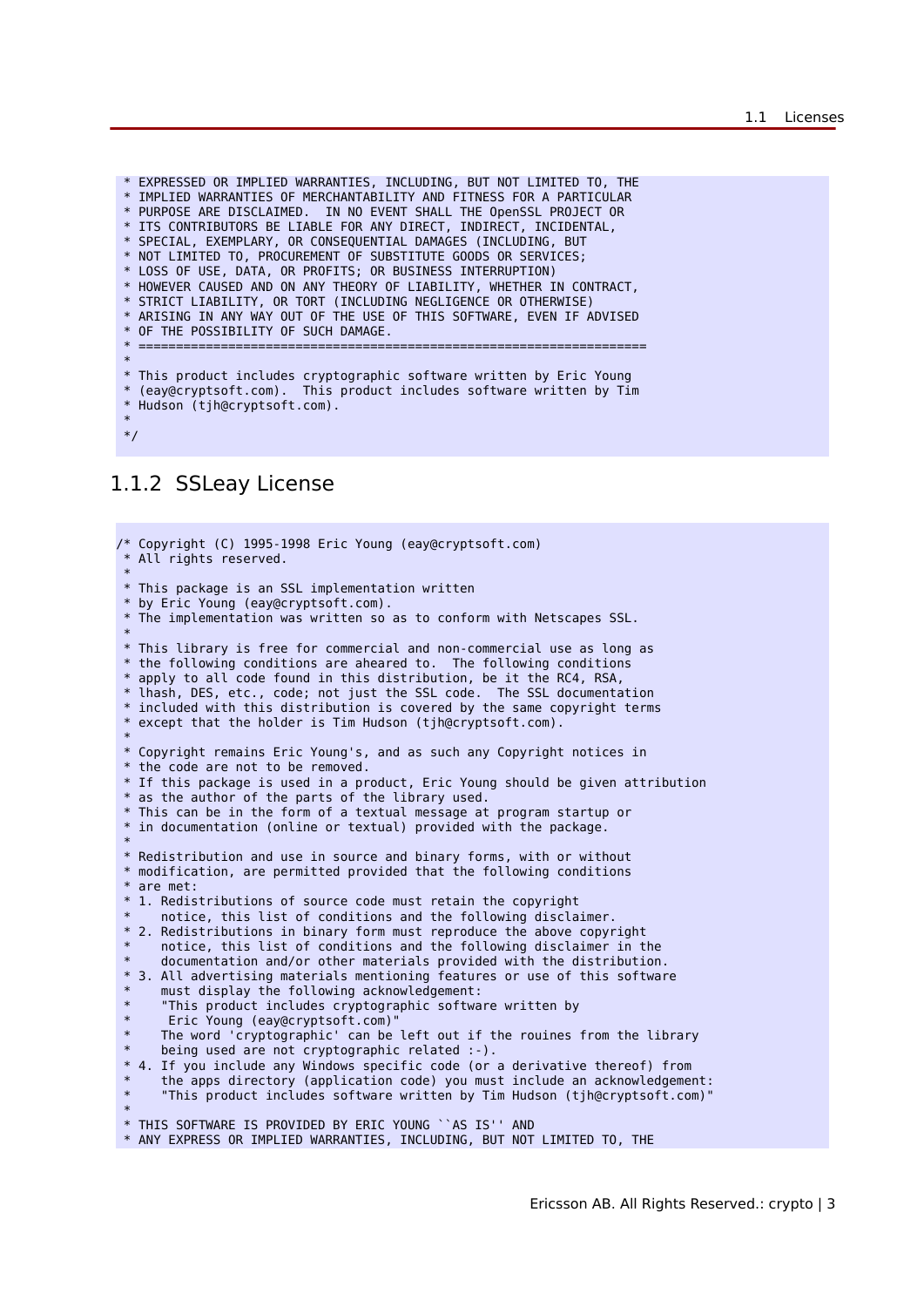\* IMPLIED WARRANTIES OF MERCHANTABILITY AND FITNESS FOR A PARTICULAR PURPOSE \* ARE DISCLAIMED. IN NO EVENT SHALL THE AUTHOR OR CONTRIBUTORS BE LIABLE \* FOR ANY DIRECT, INDIRECT, INCIDENTAL, SPECIAL, EXEMPLARY, OR CONSEQUENTIAL \* DAMAGES (INCLUDING, BUT NOT LIMITED TO, PROCUREMENT OF SUBSTITUTE GOODS \* OR SERVICES; LOSS OF USE, DATA, OR PROFITS; OR BUSINESS INTERRUPTION) \* HOWEVER CAUSED AND ON ANY THEORY OF LIABILITY, WHETHER IN CONTRACT, STRICT \* LIABILITY, OR TORT (INCLUDING NEGLIGENCE OR OTHERWISE) ARISING IN ANY WAY \* OUT OF THE USE OF THIS SOFTWARE, EVEN IF ADVISED OF THE POSSIBILITY OF \* SUCH DAMAGE. \* \* The licence and distribution terms for any publically available version or \* derivative of this code cannot be changed. i.e. this code cannot simply be \* copied and put under another distribution licence \* [including the GNU Public Licence.] \*/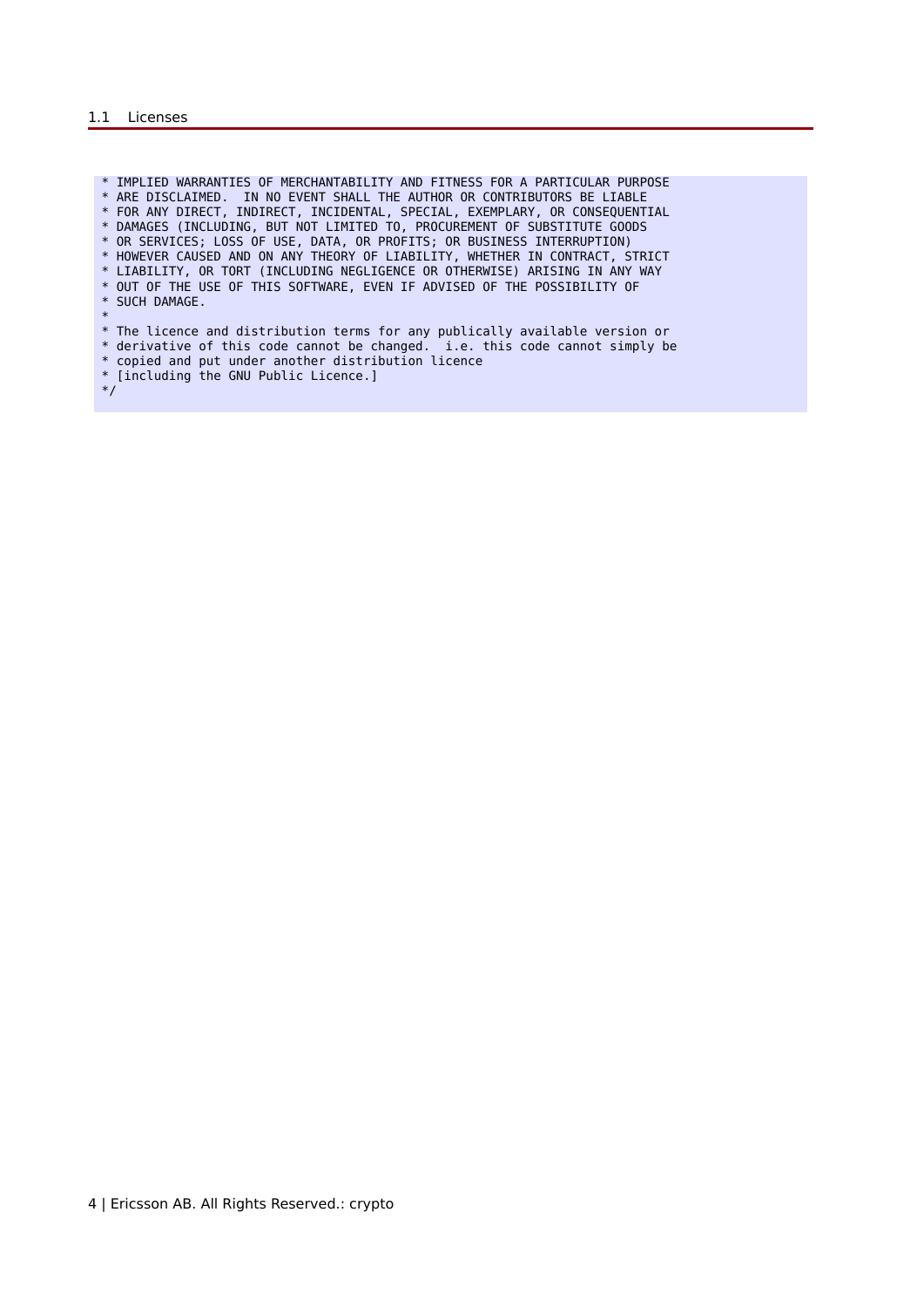# 2 Reference Manual

The Crypto Application provides functions for computation of message digests, and encryption and decryption functions.

This product includes software developed by the OpenSSL Project for use in the OpenSSL Toolkit (http:// www.openssl.org/).

This product includes cryptographic software written by Eric Young (eay@cryptsoft.com).

This product includes software written by Tim Hudson (tjh@cryptsoft.com).

For full OpenSSL and SSLeay license texts, see *Licenses*.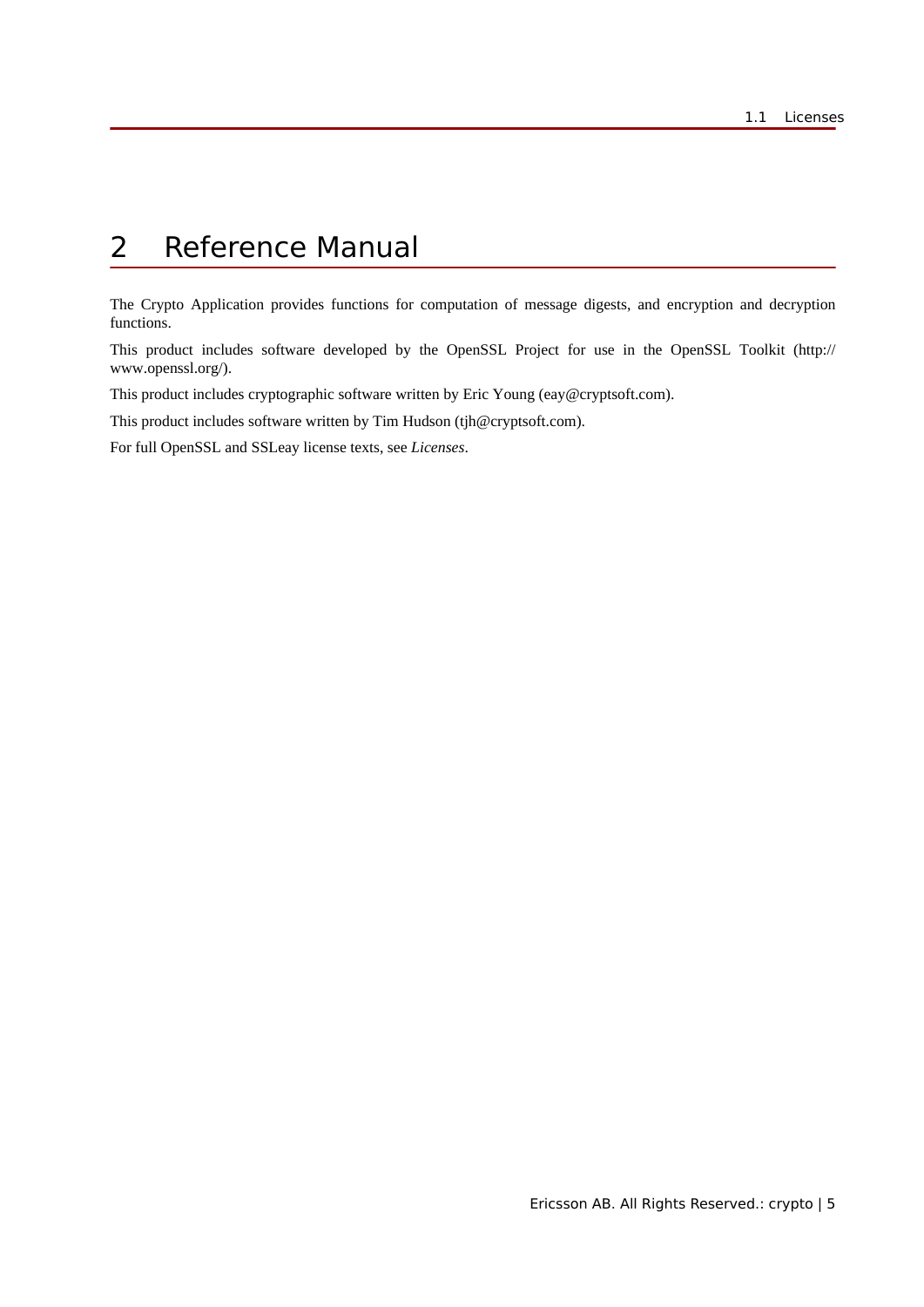Application

The purpose of the Crypto application is to provide an Erlang API to cryptographic functions, see *crypto(3)*. Note that the API is on a fairly low level and there are some corresponding API functions available in *public\_key(3)*, on a higher abstraction level, that uses the crypto application in its implementation.

## **DEPENDENCIES**

The current crypto implementation uses nifs to interface OpenSSLs crypto library and requires **OpenSSL** package version 0.9.8 or higher.

Source releases of OpenSSL can be downloaded from the **[OpenSSL](href)** project home page, or mirror sites listed there.

# SEE ALSO

application(3)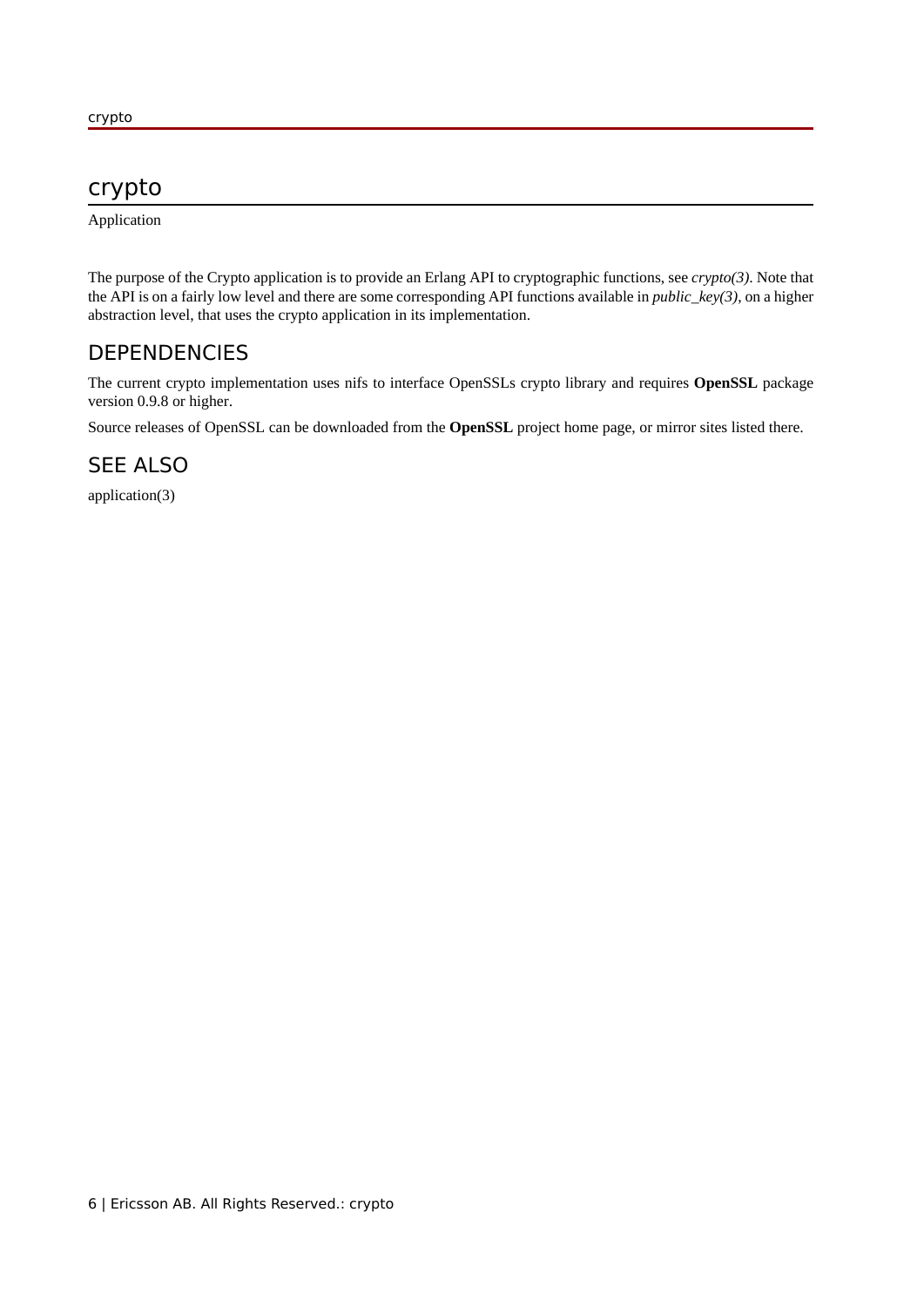Erlang module

This module provides a set of cryptographic functions.

- Hash functions **[Secure Hash Standard](href)**, **[The MD5 Message Digest Algorithm \(RFC 1321\)](href)** and **[The MD4](href) [Message Digest Algorithm \(RFC 1320\)](href)**
- Hmac functions **[Keyed-Hashing for Message Authentication \(RFC 2104\)](href)**
- Block ciphers -DES and AES in Block Cipher Modes **[ECB, CBC, CFB, OFB, CTR and GCM](href)**
- **[RSA encryption RFC 1321](href)**
- Digital signatures **[Digital Signature Standard \(DSS\)](href)** and **[Elliptic Curve Digital Signature Algorithm](href) [\(ECDSA\)](href)**
- **[Secure Remote Password Protocol \(SRP RFC 2945\)](href)**
- gcm: Dworkin, M., "Recommendation for Block Cipher Modes of Operation: Galois/Counter Mode (GCM) and GMAC", National Institute of Standards and Technology SP 800- 38D, November 2007.

### DATA TYPES

```
key_value() = integer() | binary()
```
Always binary() when used as return value

 $rsa\_public() = [key_value()] = [E, N]$ 

Where E is the public exponent and N is public modulus.

rsa\_private() = [key\_value()] = [E, N, D] | [E, N, D, P1, P2, E1, E2, C]

Where E is the public exponent, N is public modulus and D is the private exponent. The longer key format contains redundant information that will make the calculation faster. P1,P2 are first and second prime factors. E1,E2 are first and second exponents. C is the CRT coefficient. Terminology is taken from **[RFC 3447](href)**.

 $dss\_public() = [key\_value()] = [P, Q, G, Y]$ 

Where P, Q and G are the dss parameters and Y is the public key.

dss\_private() =  $[key_value()] = [P, Q, G, X]$ 

Where P, Q and G are the dss parameters and X is the private key.

srp  $public() = key value()$ 

Where is A or B from **[SRP design](href)**

srp\_private() = key\_value()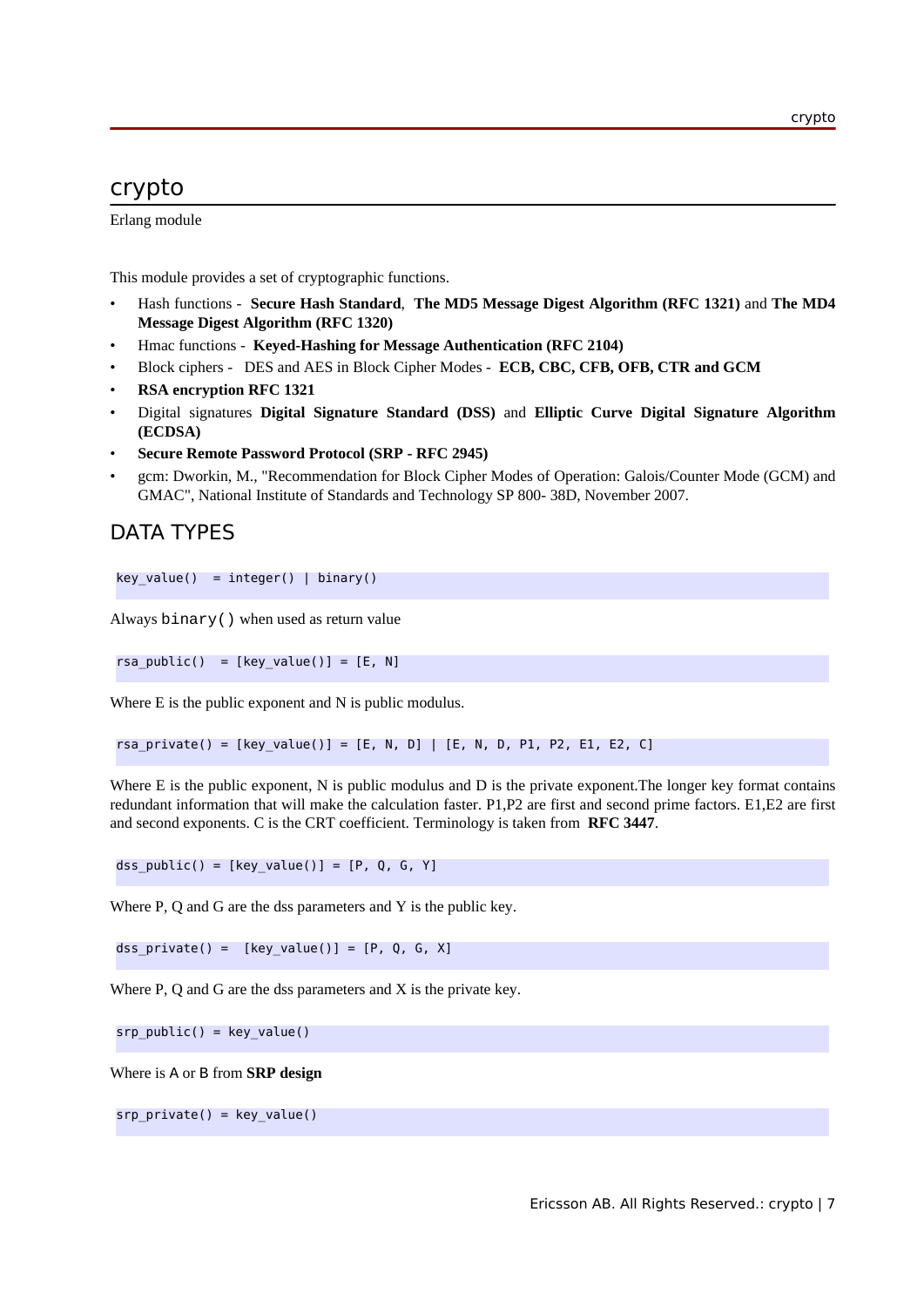#### Where is a or b from **[SRP design](href)**

Where Verifier is  $v$ , Generator is g and Prime is  $N$ , DerivedKey is X, and Scrambler is u (optional will be generated if not provided) from **[SRP design](href)** Version = '3' | '6' | '6a'

```
dh public() = key value()
dh private() = key value()
dh\_params() = [key\_value()] = [P, G] | [P, G, PrivateKeyBitLength]ecdh public() = key value()ecdh_private() = key_value() 
ecdh_params() = ec_named_curve() | ec_explicit_curve()
ec explicit curve() =
    {ec_field(), Prime :: key_value(), Point :: key_value(), Order :: integer(), CoFactor :: none | integer()} 
ec field() = {prime field, Prime :: integer()} |
    {characteristic_two_field, M :: integer(), Basis :: ec_basis()}
ec_basis() = {tpbasis, K :: non-neg_interest() }{ppbasis, K1 :: non_neg_integer(), K2 :: non_neg_integer(), K3 :: non_neg_integer()} |
    onbasis
ec named curve() ->
      sect571r1| sect571k1| sect409r1| sect409k1| secp521r1| secp384r1| secp224r1| secp224k1|
 secp192k1| secp160r2| secp128r2| secp128r1| sect233r1| sect233k1| sect193r2| sect193r1|
 sect131r2| sect131r1| sect283r1| sect283k1| sect163r2| secp256k1| secp160k1| secp160r1|
      secp112r2| secp112r1| sect113r2| sect113r1| sect239k1| sect163r1| sect163k1| secp256r1|
      secp192r1|
 brainpoolP160r1| brainpoolP160t1| brainpoolP192r1| brainpoolP192t1| brainpoolP224r1|
 brainpoolP224t1| brainpoolP256r1| brainpoolP256t1| brainpoolP320r1| brainpoolP320t1|
      brainpoolP384r1| brainpoolP384t1| brainpoolP512r1| brainpoolP512t1
```
Note that the **sect** curves are GF2m (characteristic two) curves and are only supported if the underlying OpenSSL has support for them. See also *crypto:supports/0*

stream cipher() =  $rc4$  | aes ctr

```
block_cipher() = aes_cbc | aes_cfb8 | aes_cfb128 | aes_ige256 | blowfish_cbc |
     \overline{b}lowfish cfb64 | des cbc | des cfb | des3 cbc | des3 cfb | des ede3 | rc2 cbc
```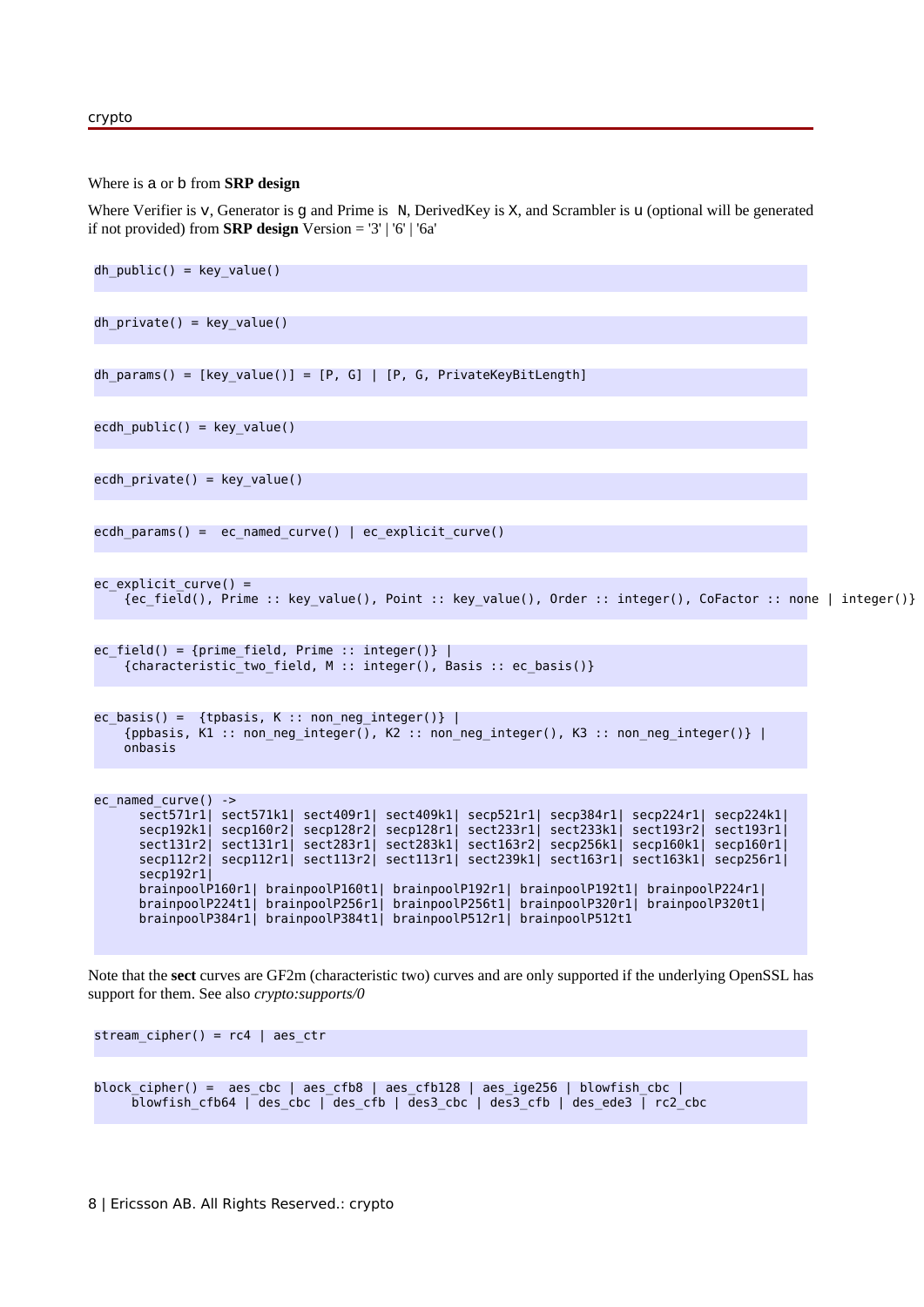```
aead cipher() = aes gcm | chacha20 poly1305
```

```
stream key() = aes key() | rc4 key()
```
block key() = aes key() | blowfish key() | des key() des3 key()

aes  $key() = iodata()$ 

Key length is 128, 192 or 256 bits

 $rc4$  key() = iodata()

Variable key length from 8 bits up to 2048 bits (usually between 40 and 256)

 $blowfish\_key() = iodata()$ 

Variable key length from 32 bits up to 448 bits

des  $key() = iodata()$ 

Key length is 64 bits (in CBC mode only 8 bits are used)

des3\_key() = [binary(), binary(), binary()]

Each key part is 64 bits (in CBC mode only 8 bits are used)

digest\_type() =  $md5$  | sha | sha224 | sha256 | sha384 | sha512

hash\_algorithms() = md5 | ripemd160 | sha | sha224 | sha256 | sha384 | sha512

md4 is also supported for hash init/1 and hash/2. Note that both md4 and md5 are recommended only for compatibility with existing applications.

```
cipher\_algorithms() = aes\_cbc \mid aes\_cfb8 \mid aes\_cfb128 \mid aes\_ctr \mid aes\_gcm \mid aes_ige256 | blowfish_cbc | blowfish_cfb64 | chacha20_poly1305 | des_cbc | des_cfb |
     des3_cbc | des3_cfb | des_ede3 | rc2_cbc | rc4
```
public\_key\_algorithms() = rsa |dss | ecdsa | dh | ecdh | ec\_gf2m

Note that ec\_gf2m is not strictly a public key algorithm, but a restriction on what curves are supported with ecdsa and ecdh.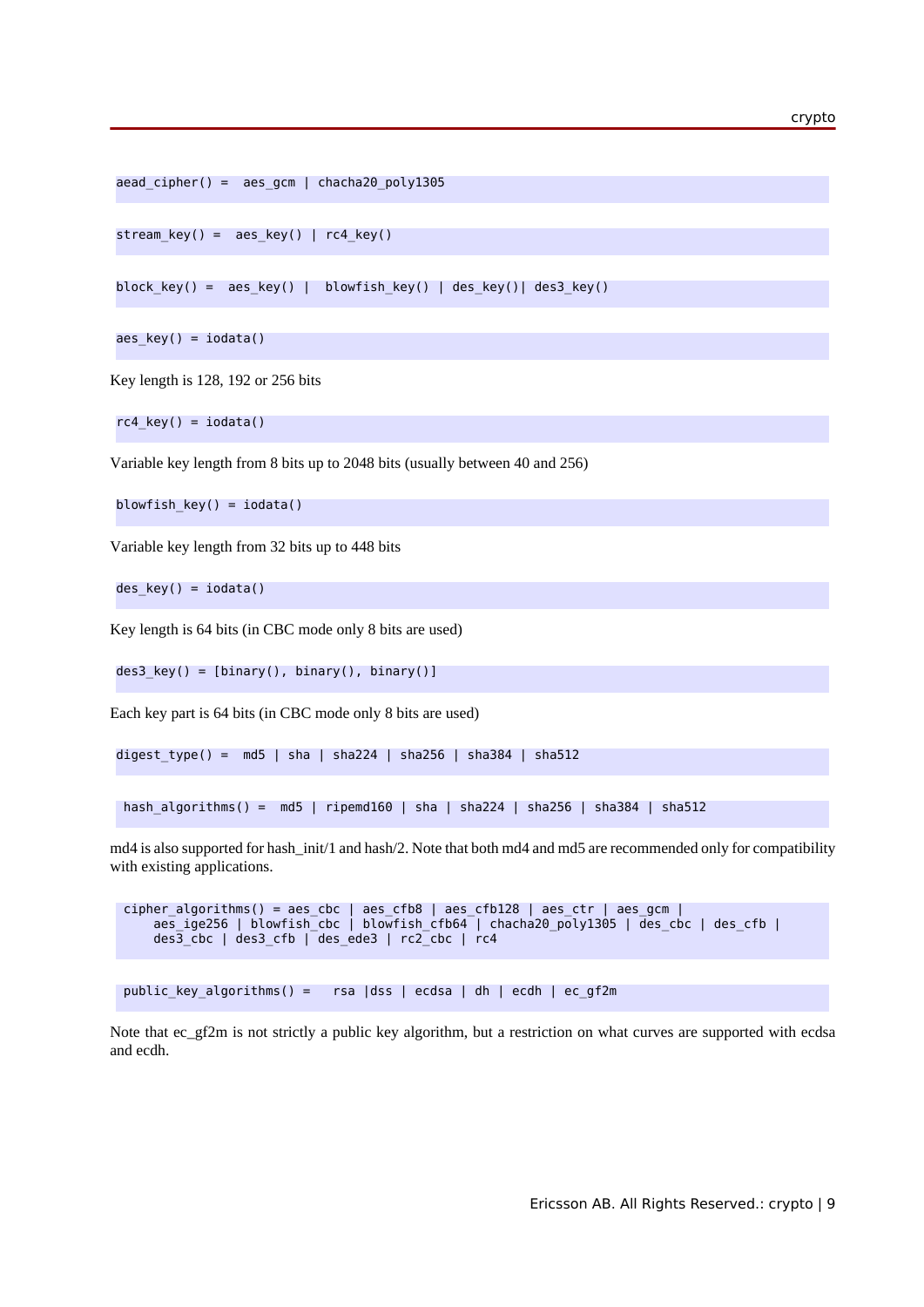### Exports

```
block_encrypt(Type, Key, PlainText) -> CipherText
Types:
   Type = des_ecb | blowfish_ecb | aes_ecb
   Key = block_key()
   PlainText = iodata()
```
Encrypt PlainText according to Type block cipher.

May throw exception notsup in case the chosen Type is not supported by the underlying OpenSSL implementation.

```
block_decrypt(Type, Key, CipherText) -> PlainText
Types:
   Type = des_ecb | blowfish_ecb | aes_ecb
```

```
Key = block_key()
PlainText = iodata()
```
Decrypt CipherText according to Type block cipher.

May throw exception notsup in case the chosen Type is not supported by the underlying OpenSSL implementation.

```
block encrypt(Type, Key, Ivec, PlainText) -> CipherText
block encrypt(AeadType, Key, Ivec, {AAD, PlainText}) -> {CipherText,
CipherTag}
block encrypt(aes gcm, Key, Ivec, {AAD, PlainText, TagLength}) ->
{CipherText, CipherTag}
Types:
   Type = block_cipher()
   AeadType = aead_cipher()
  Key = block_key()
   PlainText = iodata()
   AAD = IVec = CipherText = CipherTag = binary()
   TagLength = 1..16
```
Encrypt PlainText according to Type block cipher. IVec is an arbitrary initializing vector.

In AEAD (Authenticated Encryption with Associated Data) mode, encrypt PlainTextaccording to Type block cipher and calculate CipherTag that also authenticates the AAD (Associated Authenticated Data).

May throw exception notsup in case the chosen Type is not supported by the underlying OpenSSL implementation.

```
block_decrypt(Type, Key, Ivec, CipherText) -> PlainText
block_decrypt(AeadType, Key, Ivec, {AAD, CipherText, CipherTag}) -> PlainText
| error
Types:
   Type = block_cipher()
   AeadType = aead_cipher()
  Key = block_key()
   PlainText = iodata()
```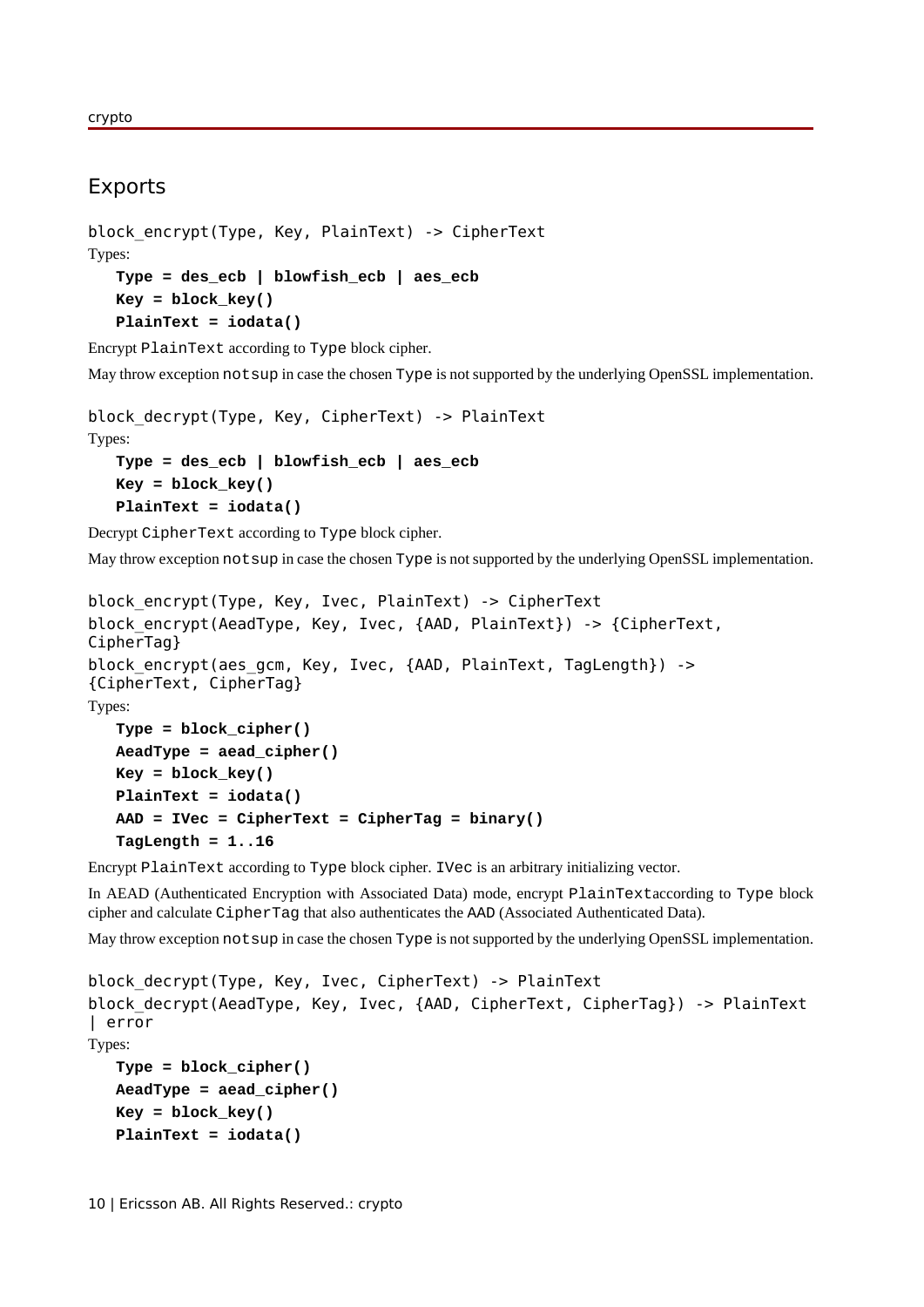#### **AAD = IVec = CipherText = CipherTag = binary()**

Decrypt CipherText according to Type block cipher. IVec is an arbitrary initializing vector.

In AEAD (Authenticated Encryption with Associated Data) mode, decrypt CipherTextaccording to Type block cipher and check the authenticity the PlainText and AAD (Associated Authenticated Data) using the CipherTag. May return error if the decryption or validation fail's

May throw exception notsup in case the chosen Type is not supported by the underlying OpenSSL implementation.

```
bytes to integer(Bin) - Integer
Types:
   Bin = binary() - as returned by crypto functions
   Integer = integer()
Convert binary representation, of an integer, to an Erlang integer.
compute_key(Type, OthersPublicKey, MyKey, Params) -> SharedSecret
Types:
```

```
Type = dh | ecdh | srp
OthersPublicKey = dh_public() | ecdh_public() | srp_public()
MyKey = dh_private() | ecdh_private() | {srp_public(),srp_private()}
Params = dh_params() | ecdh_params() | SrpUserParams | SrpHostParams
SrpUserParams = {user, [DerivedKey::binary(), Prime::binary(),
Generator::binary(), Version::atom() | [Scrambler:binary()]]}
SrpHostParams = {host, [Verifier::binary(), Prime::binary(),
Version::atom() | [Scrambler::binary]]}
SharedSecret = binary()
```
Computes the shared secret from the private key and the other party's public key. See also *public\_key:compute\_key/2*

```
exor(Data1, Data2) -> Result
Types:
   Data1, Data2 = iodata()
   Result = binary()
```
Performs bit-wise XOR (exclusive or) on the data supplied.

```
generate_key(Type, Params) -> {PublicKey, PrivKeyOut}
generate key(Type, Params, PrivKeyIn) -> {PublicKey, PrivKeyOut}
Types:
   Type = dh | ecdh | srp
   Params = dh_params() | ecdh_params() | SrpUserParams | SrpHostParams
   SrpUserParams = {user, [Generator::binary(), Prime::binary(),
   Version::atom()]}
   SrpHostParams = {host, [Verifier::binary(), Generator::binary(),
  Prime::binary(), Version::atom()]}
   PublicKey = dh_public() | ecdh_public() | srp_public()
  PrivKeyIn = undefined | dh_private() | ecdh_private() | srp_private()
   PrivKeyOut = dh_private() | ecdh_private() | srp_private()
```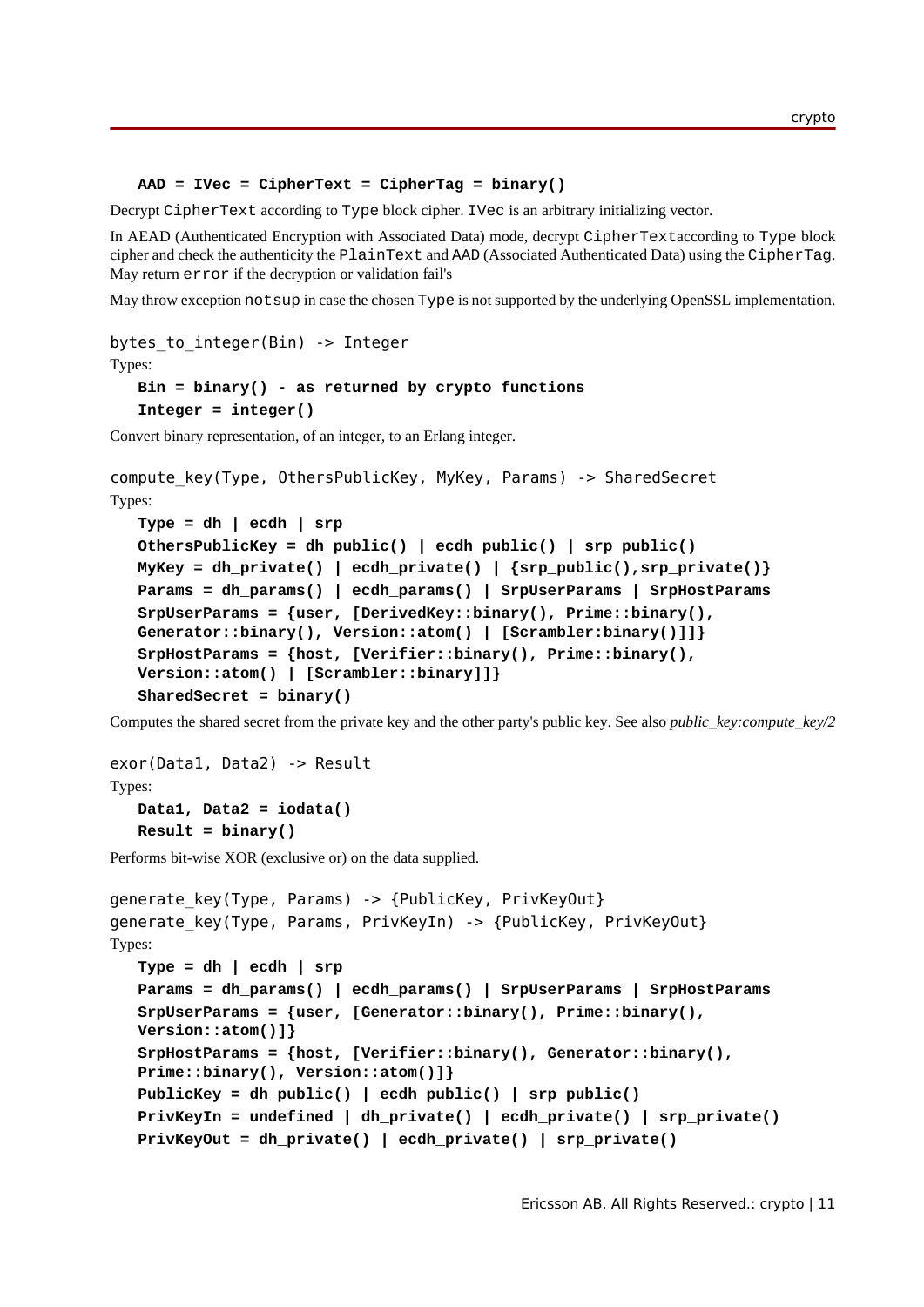Generates public keys of type Type. See also *public key:generate key/1* May throw exception low entropy in case the random generator failed due to lack of secure "randomness".

```
hash(Type, Data) -> Digest
Types:
   Type = md4 | hash_algorithms()
   Data = iodata()
   Digest = binary()
```
Computes a message digest of type Type from Data.

May throw exception notsup in case the chosen Type is not supported by the underlying OpenSSL implementation.

hash init(Type) -> Context

Types:

#### **Type = md4 | hash\_algorithms()**

Initializes the context for streaming hash operations. Type determines which digest to use. The returned context should be used as argument to *hash\_update*.

May throw exception notsup in case the chosen Type is not supported by the underlying OpenSSL implementation.

#### hash update(Context, Data) -> NewContext

Types:

#### **Data = iodata()**

Updates the digest represented by Context using the given Data. Context must have been generated using *hash\_init* or a previous call to this function. Data can be any length. NewContext must be passed into the next call to hash\_update or *hash\_final*.

```
hash_final(Context) -> Digest
Types:
```
#### **Digest = binary()**

Finalizes the hash operation referenced by Context returned from a previous call to *hash\_update*. The size of Digest is determined by the type of hash function used to generate it.

```
hmac(Type, Key, Data) -> Mac
hmac(Type, Key, Data, MacLength) -> Mac
Types:
   Type = hash_algorithms() - except ripemd160
   Key = iodata()
   Data = iodata()
   MacLength = integer()
   Mac = binary()
```
Computes a HMAC of type Type from Data using Key as the authentication key.

MacLength will limit the size of the resultant Mac.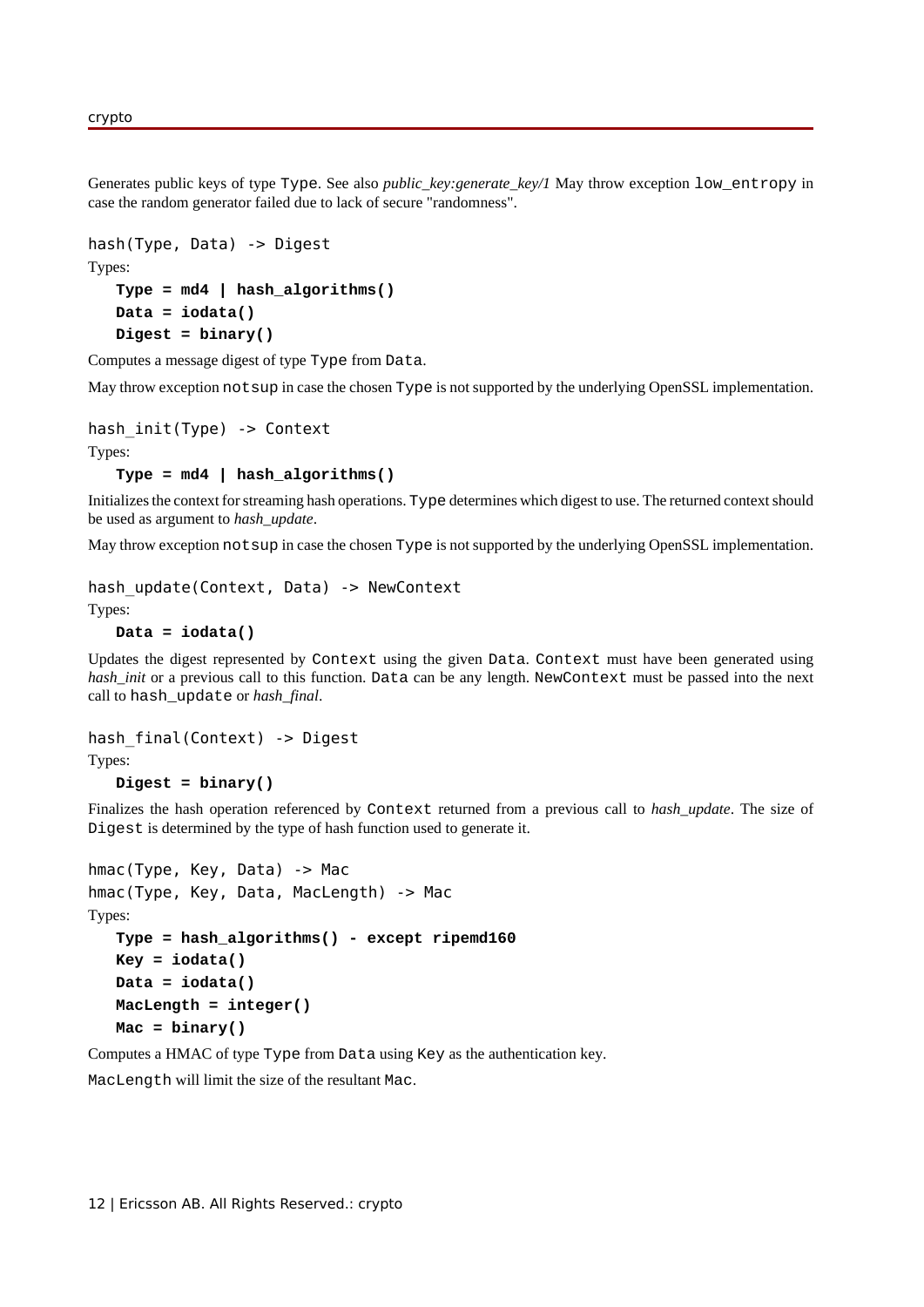```
hmac init(Type, Key) -> Context
Types:
   Type = hash_algorithms() - except ripemd160
   Key = iodata()
   Context = binary()
```
Initializes the context for streaming HMAC operations. Type determines which hash function to use in the HMAC operation. Key is the authentication key. The key can be any length.

```
hmac_update(Context, Data) -> NewContext
Types:
   Context = NewContext = binary()
```

```
Data = iodata()
```
Updates the HMAC represented by Context using the given Data. Context must have been generated using an HMAC init function (such as *hmac\_init*). Data can be any length. NewContext must be passed into the next call to hmac\_update or to one of the functions *hmac\_final* and *hmac\_final\_n*

### Warning:

Do not use a Context as argument in more than one call to hmac\_update or hmac\_final. The semantics of reusing old contexts in any way is undefined and could even crash the VM in earlier releases. The reason for this limitation is a lack of support in the underlying OpenSSL API.

hmac final(Context) -> Mac

Types:

```
Context = Mac = binary()
```
Finalizes the HMAC operation referenced by Context. The size of the resultant MAC is determined by the type of hash function used to generate it.

```
hmac final n(Context, HashLen) -> Mac
```
Types:

```
Context = Mac = binary()
HashLen = non_neg_integer()
```
Finalizes the HMAC operation referenced by Context. HashLen must be greater than zero. Mac will be a binary with at most HashLen bytes. Note that if HashLen is greater than the actual number of bytes returned from the underlying hash, the returned hash will have fewer than HashLen bytes.

info\_lib() -> [{Name,VerNum,VerStr}] Types:

```
Name = binary()
VerNum = integer()
VerStr = binary()
```
Provides the name and version of the libraries used by crypto.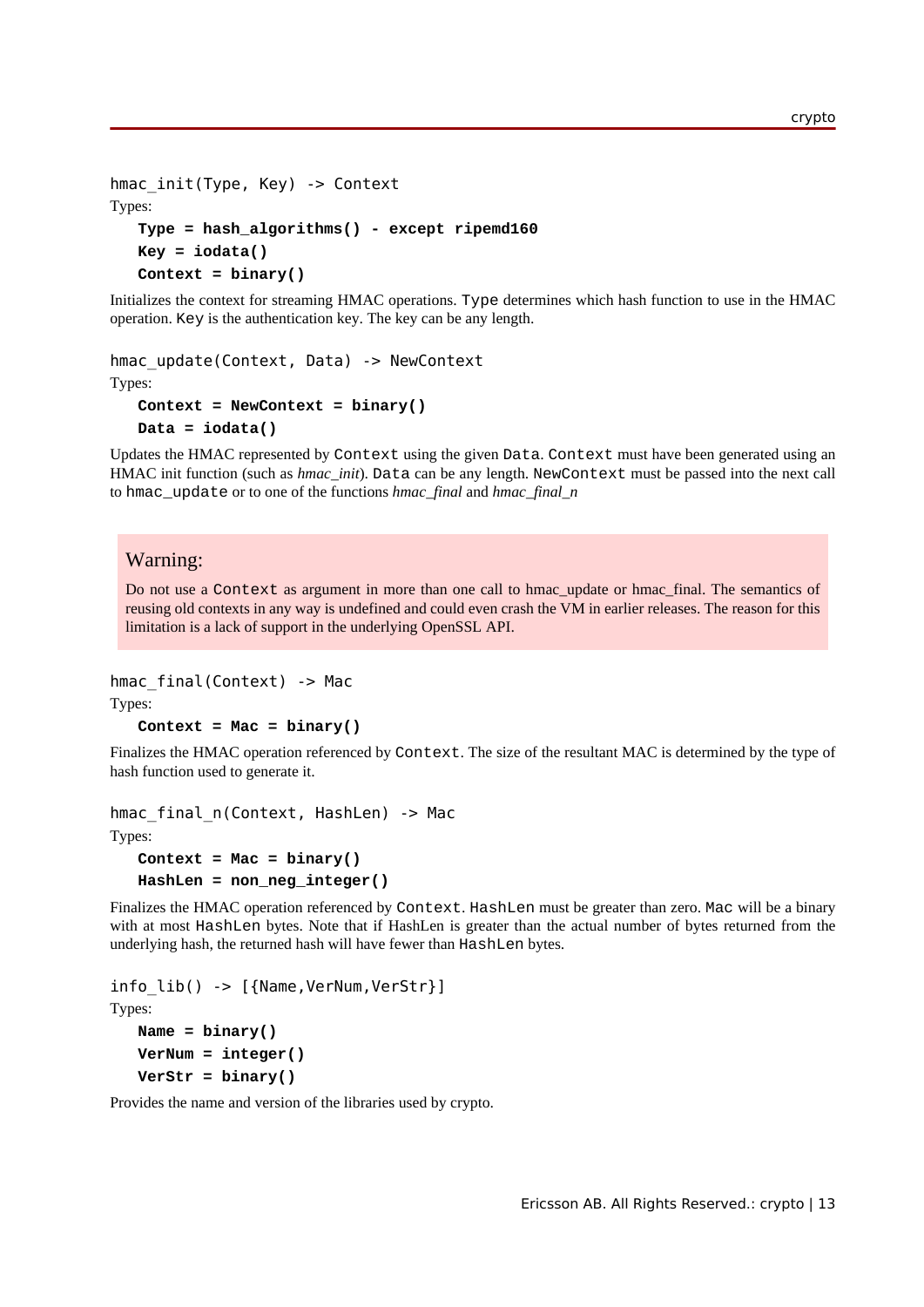Name is the name of the library. VerNum is the numeric version according to the library's own versioning scheme. VerStr contains a text variant of the version.

```
> info_lib().
[{<<"OpenSSL">>,9469983,<<"OpenSSL 0.9.8a 11 Oct 2005">>}]
```
#### Note:

From OTP R16 the **numeric version** represents the version of the OpenSSL **header files** (openssl/ opensslv.h) used when crypto was compiled. The text variant represents the OpenSSL library used at runtime. In earlier OTP versions both numeric and text was taken from the library.

```
mod pow(N, P, M) -> Result
Types:
   N, P, M = binary() | integer()
   Result = binary() | error
```
Computes the function N^P mod M.

```
next iv(Type, Data) -> NextIVec
next iv(Type, Data, IVec) -> NextIVec
Types:
   Type = des_cbc | des3_cbc | aes_cbc | des_cfb
   Data = iodata()
   IVec = NextIVec = binary()
```
Returns the initialization vector to be used in the next iteration of encrypt/decrypt of type Type. Data is the encrypted data from the previous iteration step. The IVec argument is only needed for des\_cfb as the vector used in the previous iteration step.

```
private_decrypt(Type, CipherText, PrivateKey, Padding) -> PlainText
```

```
Types:
   Type = rsa
   CipherText = binary()
   PrivateKey = rsa_private()
   Padding = rsa_pkcs1_padding | rsa_pkcs1_oaep_padding | rsa_no_padding
   PlainText = binary()
```
Decrypts the CipherText, encrypted with *public\_encrypt/4* (or equivalent function) using the PrivateKey, and returns the plaintext (message digest). This is a low level signature verification operation used for instance by older versions of the SSL protocol. See also *public\_key:decrypt\_private/[2,3]*

```
private_encrypt(Type, PlainText, PrivateKey, Padding) -> CipherText
Types:
```
**Type = rsa**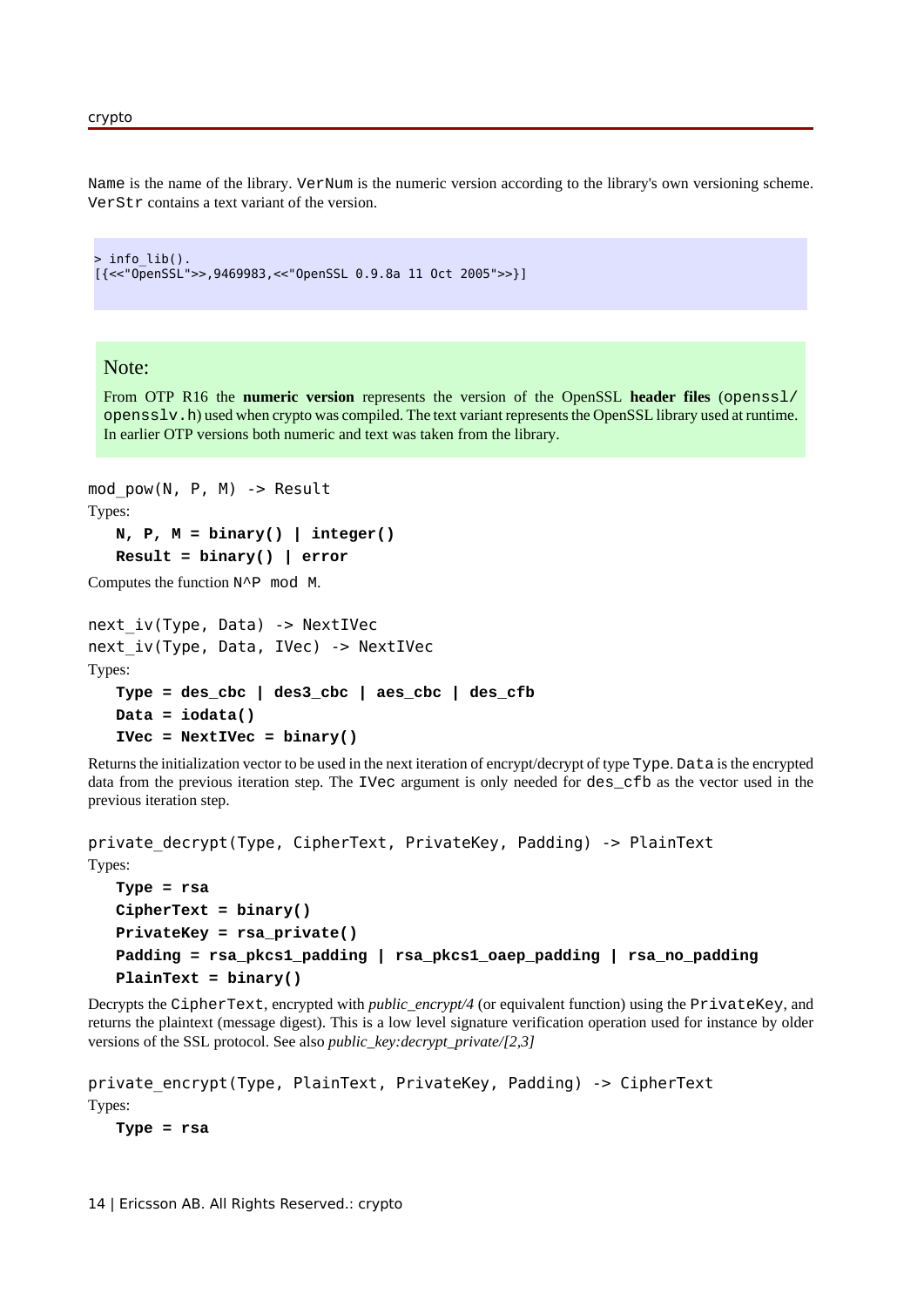```
PlainText = binary()
The size of the PlainText must be less than byte\_size(N)-11 if rsa\_pkcs1\_padding is used, and
byte_size(N) if rsa_no_padding is used, where N is public modulus of the RSA key.
PrivateKey = rsa_private()
Padding = rsa_pkcs1_padding | rsa_no_padding
```
**CipherText = binary()**

Encrypts the PlainText using the PrivateKey and returns the ciphertext. This is a low level signature operation used for instance by older versions of the SSL protocol. See also *public key:encrypt private*/[2,3]

```
public_decrypt(Type, CipherText, PublicKey, Padding) -> PlainText
Types:
   Type = rsa
   CipherText = binary()
   PublicKey = rsa_public()
```

```
Padding = rsa_pkcs1_padding | rsa_no_padding
PlainText = binary()
```
Decrypts the CipherText, encrypted with *private\_encrypt/4*(or equivalent function) using the PrivateKey, and returns the plaintext (message digest). This is a low level signature verification operation used for instance by older versions of the SSL protocol. See also *public\_key:decrypt\_public/[2,3]*

```
public_encrypt(Type, PlainText, PublicKey, Padding) -> CipherText
Types:
```

```
Type = rsa
PlainText = binary()
```
The size of the PlainText must be less than byte\_size(N)-11 if rsa\_pkcs1\_padding is used, and byte\_size(N) if rsa\_no\_padding is used, where N is public modulus of the RSA key.

```
PublicKey = rsa_public()
Padding = rsa_pkcs1_padding | rsa_pkcs1_oaep_padding | rsa_no_padding
CipherText = binary()
```
Encrypts the PlainText (message digest) using the PublicKey and returns the CipherText. This is a low level signature operation used for instance by older versions of the SSL protocol. See also *public key:encrypt* public/[2,3]

```
rand seed(Seed) -> ok
Types:
```

```
Seed = binary()
```
Set the seed for PRNG to the given binary. This calls the RAND\_seed function from openssl. Only use this if the system you are running on does not have enough "randomness" built in. Normally this is when *strong\_rand\_bytes/1* returns low\_entropy

```
rand uniform(Lo, Hi) \rightarrow N
Types:
   Lo, Hi, N = integer()
```
Generate a random number  $N$ , Lo =<  $N$  < Hi. Uses the crypto library pseudo-random number generator. Hi must be larger than Lo.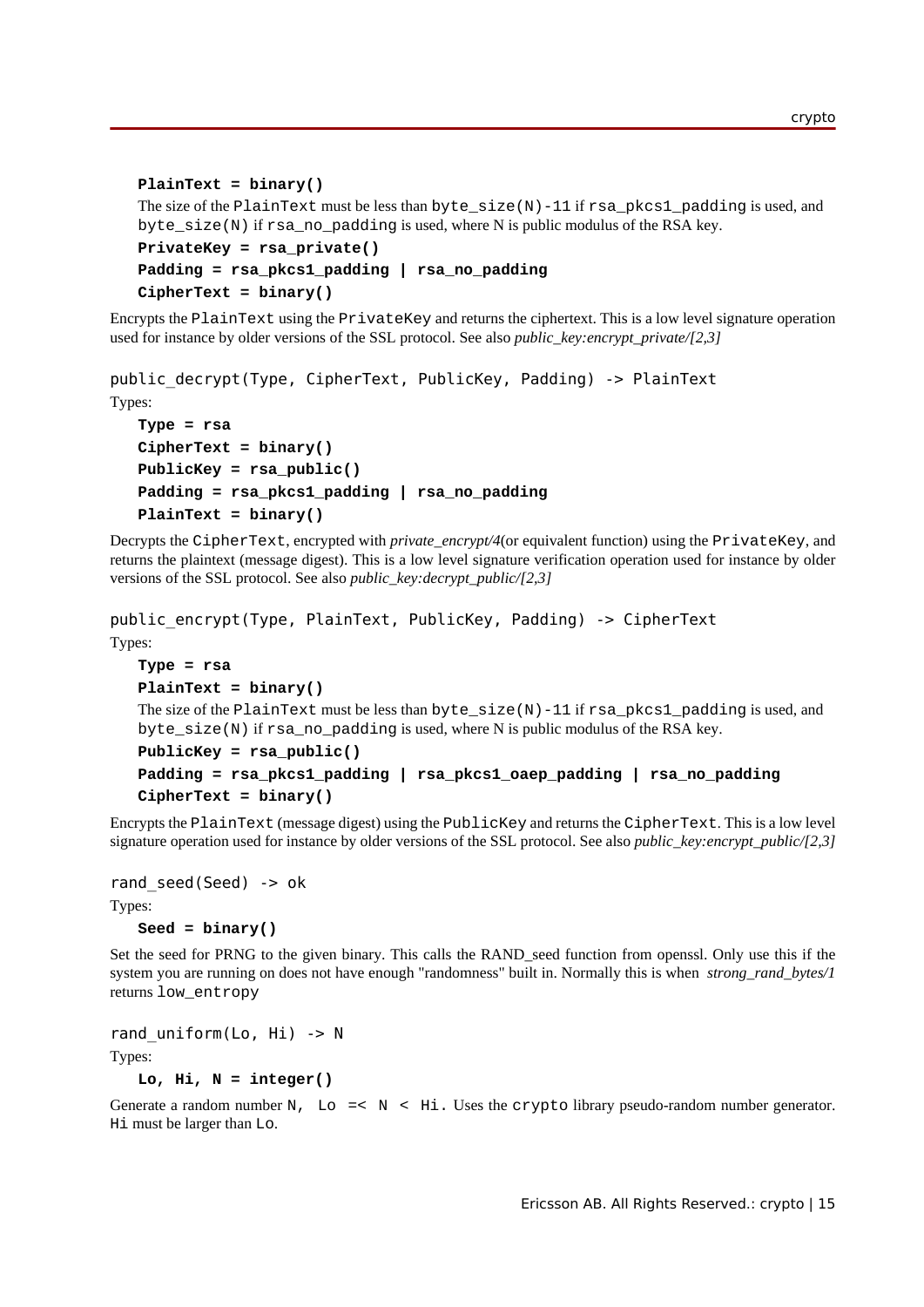```
sign(Algorithm, DigestType, Msg, Key) -> binary()
Types:
   Algorithm = rsa | dss | ecdsa
   Msg = binary() | {digest,binary()}
   The msg is either the binary "cleartext" data to be signed or it is the hashed value of "cleartext" i.e. the digest
   (plaintext).
   DigestType = digest_type()
   Key = rsa_private() | dss_private() | [ecdh_private(),ecdh_params()]
```
Creates a digital signature.

Algorithm dss can only be used together with digest type sha.

See also *public\_key:sign/3*.

 $start() \rightarrow ok$ 

Equivalent to application:start(crypto).

 $stop()$  ->  $ok$ 

Equivalent to application:stop(crypto).

```
strong rand bytes(N) \rightarrow binary()
```
Types:

```
N = integer()
```
Generates N bytes randomly uniform 0..255, and returns the result in a binary. Uses a cryptographically secure prng seeded and periodically mixed with operating system provided entropy. By default this is the RAND\_bytes method from OpenSSL.

May throw exception low\_entropy in case the random generator failed due to lack of secure "randomness".

```
stream init(Type, Key) -> State
Types:
   Type = rc4
```

```
State = opaque()
Key = iodata()
```
Initializes the state for use in RC4 stream encryption *stream\_encrypt* and *stream\_decrypt*

```
stream init(Type, Key, IVec) -> State
Types:
   Type = aes_ctr
   State = opaque()
   Key = iodata()
   IVec = binary()
```
Initializes the state for use in streaming AES encryption using Counter mode (CTR). Key is the AES key and must be either 128, 192, or 256 bits long. IVec is an arbitrary initializing vector of 128 bits (16 bytes). This state is for use with *stream\_encrypt* and *stream\_decrypt*.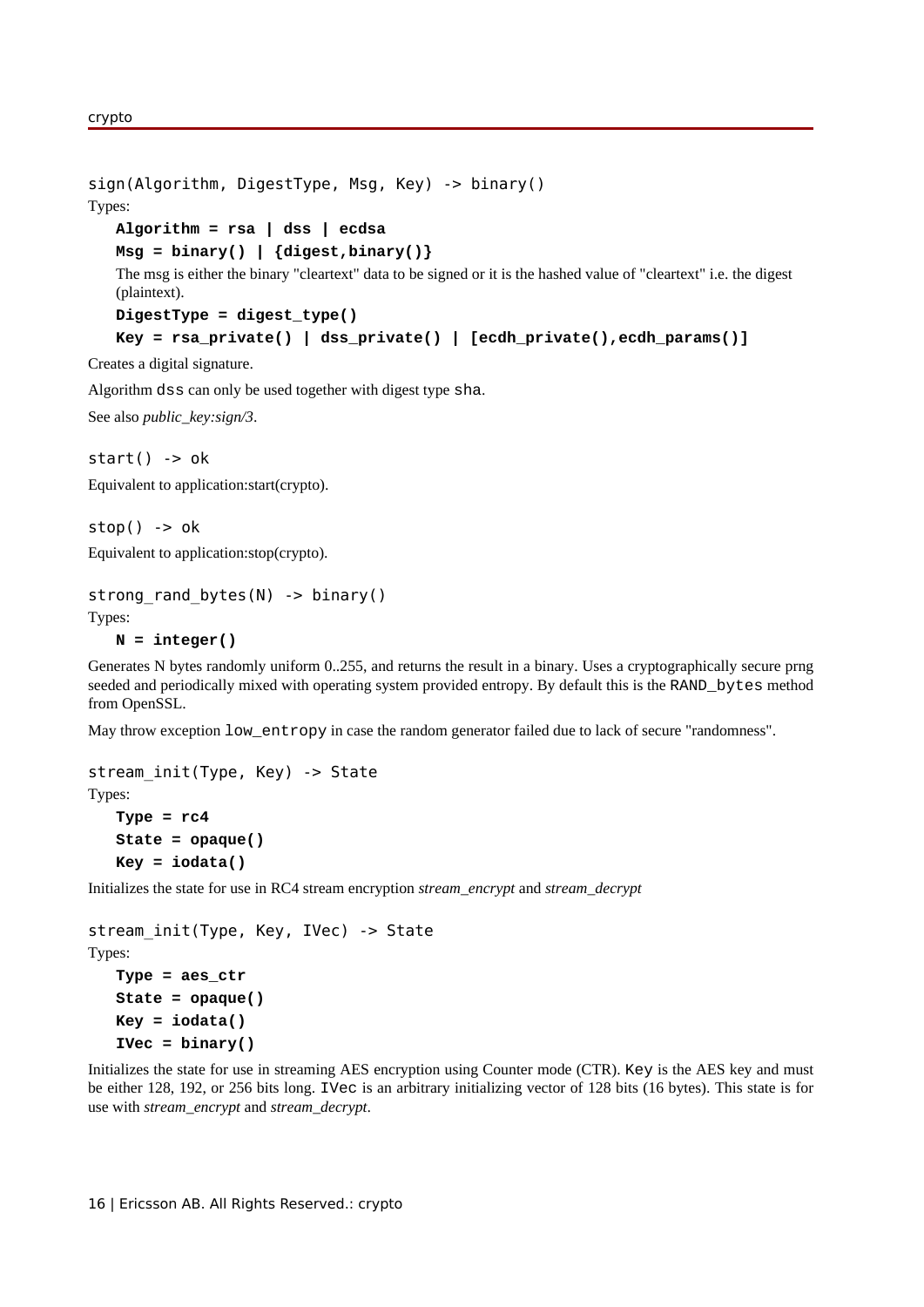```
stream encrypt(State, PlainText) -> { NewState, CipherText}
Types:
   Text = iodata()
```
**CipherText = binary()**

Encrypts PlainText according to the stream cipher Type specified in stream\_init/3. Text can be any number of bytes. The initial State is created using *stream\_init*. NewState must be passed into the next call to stream\_encrypt.

```
stream decrypt(State, CipherText) -> { NewState, PlainText }
Types:
   CipherText = iodata()
```
**PlainText = binary()**

Decrypts CipherText according to the stream cipher Type specified in stream\_init/3. PlainText can be any number of bytes. The initial State is created using *stream\_init*. NewState must be passed into the next call to stream\_decrypt.

```
supports() -> AlgorithmList
```
Types:

```
AlgorithmList = [{hashs, [hash_algorithms()]}, {ciphers,
[cipher_algorithms()]}, {public_keys, [public_key_algorithms()]}
```
Can be used to determine which crypto algorithms that are supported by the underlying OpenSSL library

```
ec_curves() -> EllipticCurveList
```
Types:

```
EllipticCurveList = [ec_named_curve()]
```
Can be used to determine which named elliptic curves are supported.

ec\_curve(NamedCurve) -> EllipticCurve

Types:

```
NamedCurve = ec_named_curve()
```

```
EllipticCurve = ec_explicit_curve()
```
Return the defining parameters of a elliptic curve.

```
verify(Algorithm, DigestType, Msg, Signature, Key) -> boolean()
Types:
```

```
Algorithm = rsa | dss | ecdsa
Msg = binary() | {digest,binary()}
The msg is either the binary "cleartext" data or it is the hashed value of "cleartext" i.e. the digest (plaintext).
DigestType = digest_type()
Signature = binary()
Key = rsa_public() | dss_public() | [ecdh_public(),ecdh_params()]
```
Verifies a digital signature

Algorithm dss can only be used together with digest type sha.